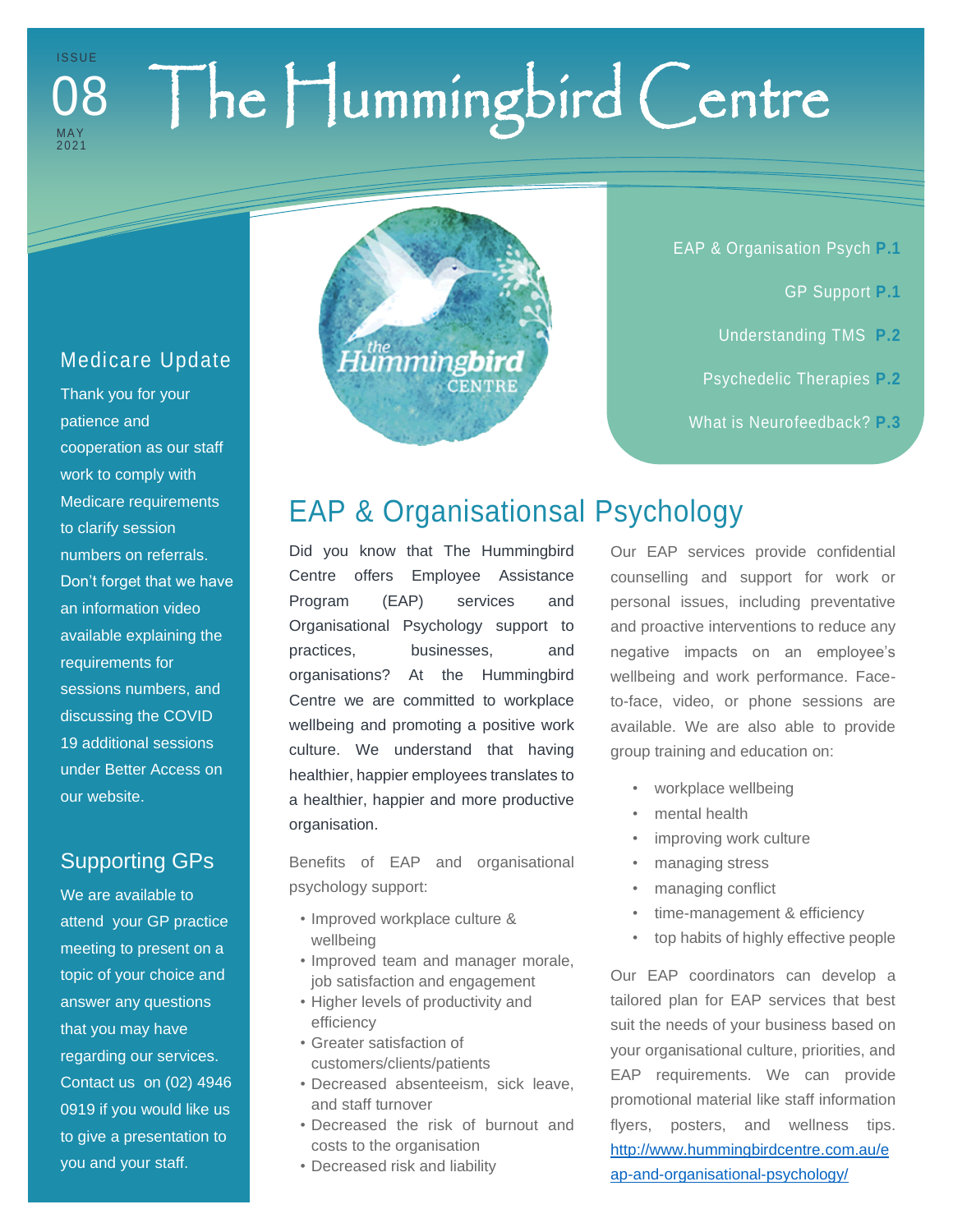**International Summit on Psychedelic Therapies for Mental Illness**

Don't forget Mind Medicine Australia's International Summit on Psychedelic Therapies for Mental Illness, 19-20 November 2021 at the Sofitel Melbourne On Collins, and the 2 day pre-Summit introductory workshop, 17-18 November. As a partner for this event, we are delighted to extend an invitation to you and your colleagues and networks, and to provide a 10% discount on ticket bookings which can be redeemed using the password MMA2021. Come and join us to explore the way forward for Australia. More information can be found on our website at [http://www.hummingbi](http://www.hummingbirdcentre.com.au/events/psychedelic-therapies) [rdcentre.com.au/event](http://www.hummingbirdcentre.com.au/events/psychedelic-therapies)

[s/psychedelic](http://www.hummingbirdcentre.com.au/events/psychedelic-therapies)**[therapies](http://www.hummingbirdcentre.com.au/events/psychedelic-therapies)** 

# **Understanding Transcranial Magnetic Stimulation**  $111$

**FREE** webinar with Dr Ted Cassidy



#### **Free Webinar: Understanding TMS**

This 90 minute webinar will provide an overview of what Transcranial Magnetic Stimulation (TMS) is and who can benefit. We will explore the evidence for TMS, Australian clinical experience, and the practicalities for prescribing.

TMS is a painless and effective treatment for depression and has been used to treat thousands of patients worldwide. It has also been used to treat conditions such as anxiety, obsessive compulsive disorder (OCD), chronic pain and post-traumatic stress disorder (PTSD). TMS is more effective than antidepressants in relieving depression for patients who have tried 2 antidepressants, with a 58% response rate.

#### **Psychiatrist: Dr Ted Cassidy**

Dr Cassidy has a special interest in innovative, drug-free treatments for patients who are refractory to pharmacotherapy. Dr Cassidy has been TMS credentialed through the Monash Alfred Psychiatry Research Centre TMS training program. Since 2014, he has worked extensively to establish outpatient clinics to expand patient access to convenient and effective TMS treatment throughout Australia.

Dr Cassidy previously founded The Hills Clinic group and hospital, the first purpose- built private mental health hospital in Australia and served as the Medical Director from 2004 to 2017.